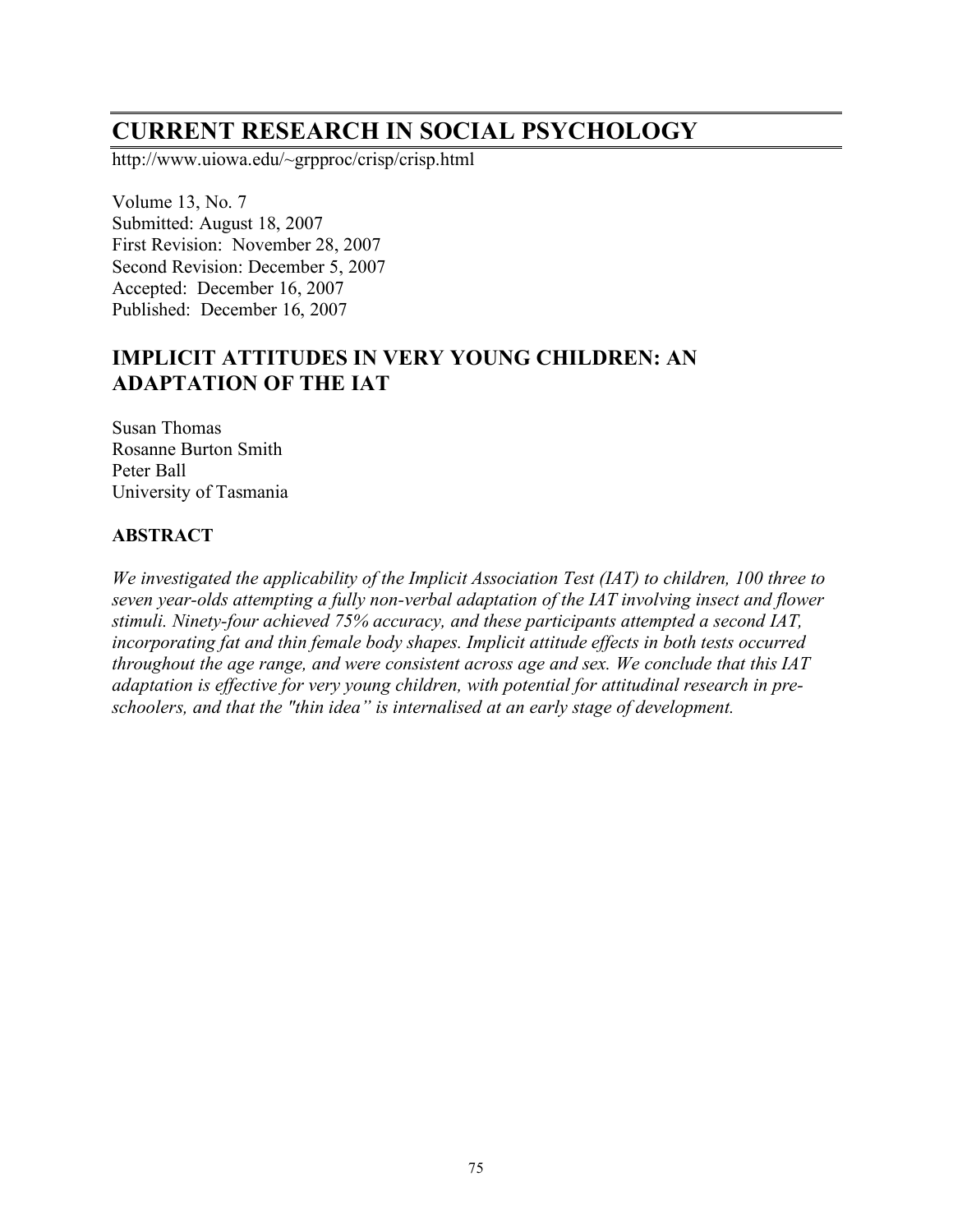#### **INTRODUCTION**

The Implicit Association Task (IAT) was devised for measuring entrenched attitudes and stereotypes held either consciously or unconsciously (Greenwald, McGhee & Schwartz, 1998). The term "implicit" refers to properties of "(un)awareness", and may be used in the broader sense of "automatic" (De Houwer, 2005). Implicit attitudes can be a more reliable indication of an individual's true attitudes, particularly attitudes regarded as socially undesirable such as prejudices (Nosek, Greenwald, & Banaji, 2007). Thus the IAT is often used to detect attitudes that individuals might not recognise in themselves or are unwilling to express openly, such as racial prejudice (e.g., Greenwald et al*.*, 1998). The IAT also has potential for assessing children's attitudes as it avoids problems such as acquiescence and self-preservation bias to which explicit procedures are vulnerable. Despite this potential, little research has examined how the IAT could be adapted to increase its suitability for younger children.

Previous researchers working with young children have focused on explicit measures of attitudes, such as direct questioning and story-telling techniques. However, such techniques are problematic, because expressed attitudes can be influenced or contaminated by extraneous factors such as self-preservation biases (Spence, 2005). Although a long tradition of childfriendly attitude-assessment tools has developed using props such as dolls (e.g., Clark & Clark, 1947), these, by and large, provide only coarse-grained measurement for individuals.

Techniques for accessing young children's attitudes that require no oral response or comprehension of verbal material would be a distinct advantage, possibly reducing the "noise" associated with poor comprehension of task requirements, acquiescence and/or immature verbal expression. The IAT is a potentially appropriate method, if it can be adapted from a verbal to a purely non-verbal format.

The IAT is the most widely used and researched implicit technique for investigating attitudes (Spence, 2005). It relies on the assumption that if two concepts are highly associated, dual categorisation tasks will be easier when those concepts share the same response than when they require different responses. Thus, the IAT presumes that judgments congruent with participants' implicit associations of a stereotypically positive target category, such as flowers, with an evaluative category, such as "pleasant", will be made more quickly than incongruent judgments, requiring a common response to flowers and "unpleasant" (Hummert et al., 2002). The wellreplicated observation that people respond faster to congruent than to incongruent pairings is termed the IAT effect.

In its original form, the IAT involves presenting on a monitor individual words drawn from two target categories, such as flowers and insects, and two evaluatively contrasting categories, such as "pleasant" and "unpleasant". Participants use two response keys to assign each word to one of two categories. After separate training on the two target categories and the two evaluative categories, the participant is asked to respond to a sequence of stimuli which includes both target and evaluative words (e.g., responding to pleasant or flower words using the right-hand key, and to unpleasant or insect words using the left-hand key). After retraining on the separate word sets, the combination task is repeated with reversed pairings (e.g., responding to pleasant or insect words using the right-hand key, and to unpleasant or flower words using the left-hand key).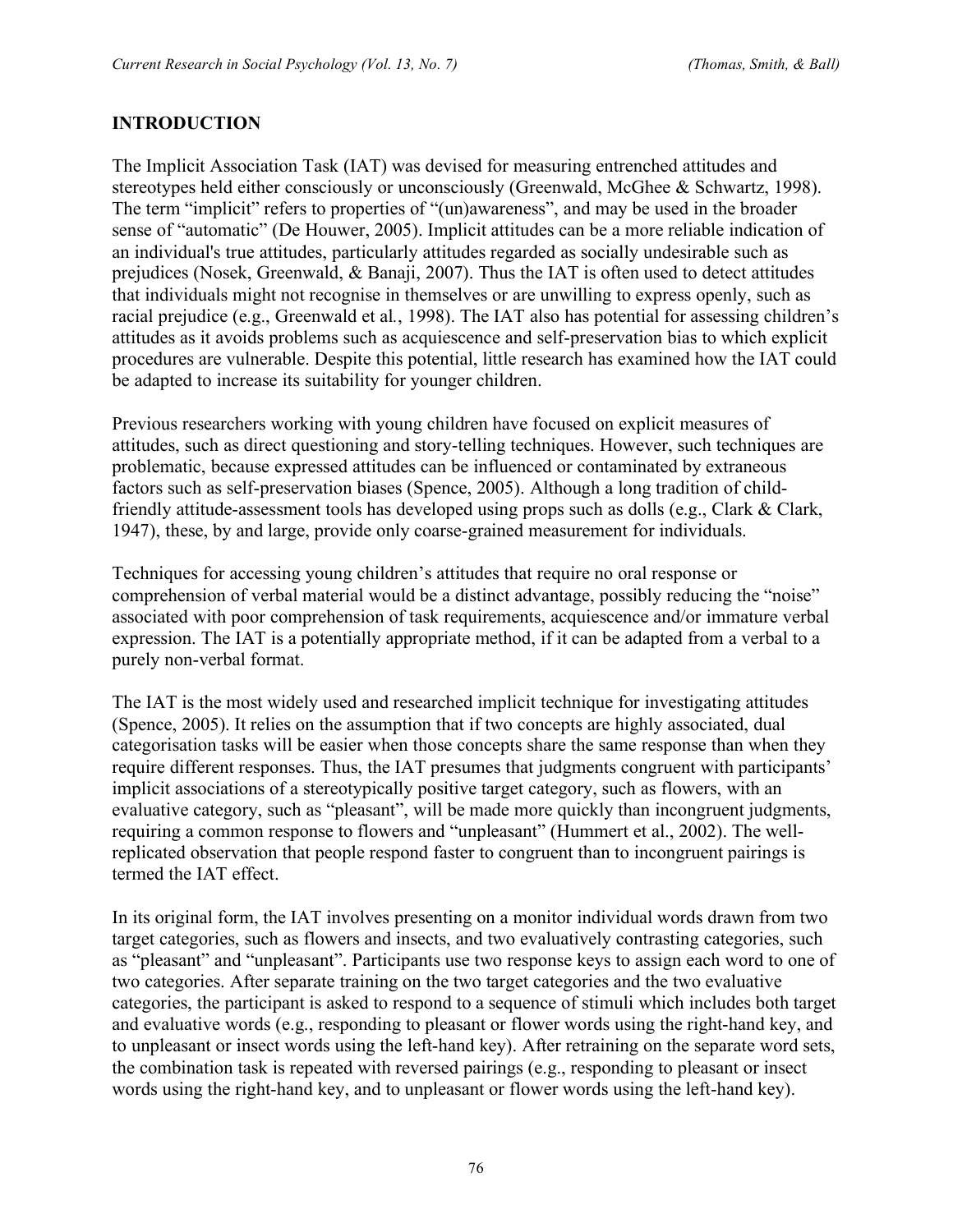Differences in mean reaction time between the trials with the original and reversed pairings indicate the direction and extent of any evaluative associations attached to the target words: faster responses to the original pairing than to the reversed pairing above would indicate that flowers evoked more positive associations than insects.

Although Hummert et al. (2002) argue that there remains some uncertainty about precisely what such implicit associations really signify, the IAT is one of the most reliable implicit tools available and is sufficiently predictive of target-relevant behaviour to qualify as an attitude assessment instrument (Spence, 2005). However, its efficacy for assessing children's attitudes has barely been studied, the only exception being Baron and Banaji's (2006) Ch-IAT. Adapting the IAT by using graphics of flowers and insects as target stimuli but retaining words for the evaluative stimuli, Baron and Banaji found that children as young as six responded significantly faster on congruent trials (insect and negative word, flower and positive word) than on incongruent trials (insect and positive word, flower and negative word). They obtained a similar result using a racial Ch-IAT, involving graphics of black and white children, with a sample of 27 children aged between five and six, 30 children aged ten, and 22 university students. Baron and Banaji maintain their data are "the first to reveal the emergence of implicit attitudes toward social groups in children as young as six years of age" (p.8).

#### **The Present Study**

Like Baron and Banaji's (2006) investigation, the present study was designed to establish whether an adaptation of the IAT can yield reliable and interpretable responses from young children. As in the adult version, Baron and Banaji's adaptation retained textual presentation of evaluative word stimuli, but this was simultaneously doubled by a recorded adult female voice. However, in the present study only pictorial stimuli were used, so that children unable to read could more easily participate, providing that they understood the task. This enabled the testing of much younger children than those involved in Baron and Banaji's study. In addition, attitudes to body shape and size in pre-school children were investigated for the first time using implicit measurement.

Given the established replicability of the flower/insect IAT effect, we assumed that a child's ability to cope with the task would be indicated by faster responses on congruent trials, where the positive and flower categories share one response, and the negative and insect categories share the other response, than on incongruent trials, where positive and insect categories share a response and negative and flower categories share the other. For present purposes, the likelihood that children would view insects more favourably than flowers and would show a reverse effect was assumed to be negligible.

We further hypothesised that children who completed the flower/insect IAT successfully, and who attempted a body-shape IAT, would generally respond faster to what we refer to below as congruent pairings (thin bodies and positive stimuli versus fat bodies and negative stimuli) than to incongruent pairings (thin bodies and negative stimuli versus fat bodies and positive stimuli). Such a response pattern would imply a more positive attitude to thin than to fat bodies. The age at which this was manifest would in turn indicate whether children at that stage had already internalised societal attitudes to fat and thin body shapes.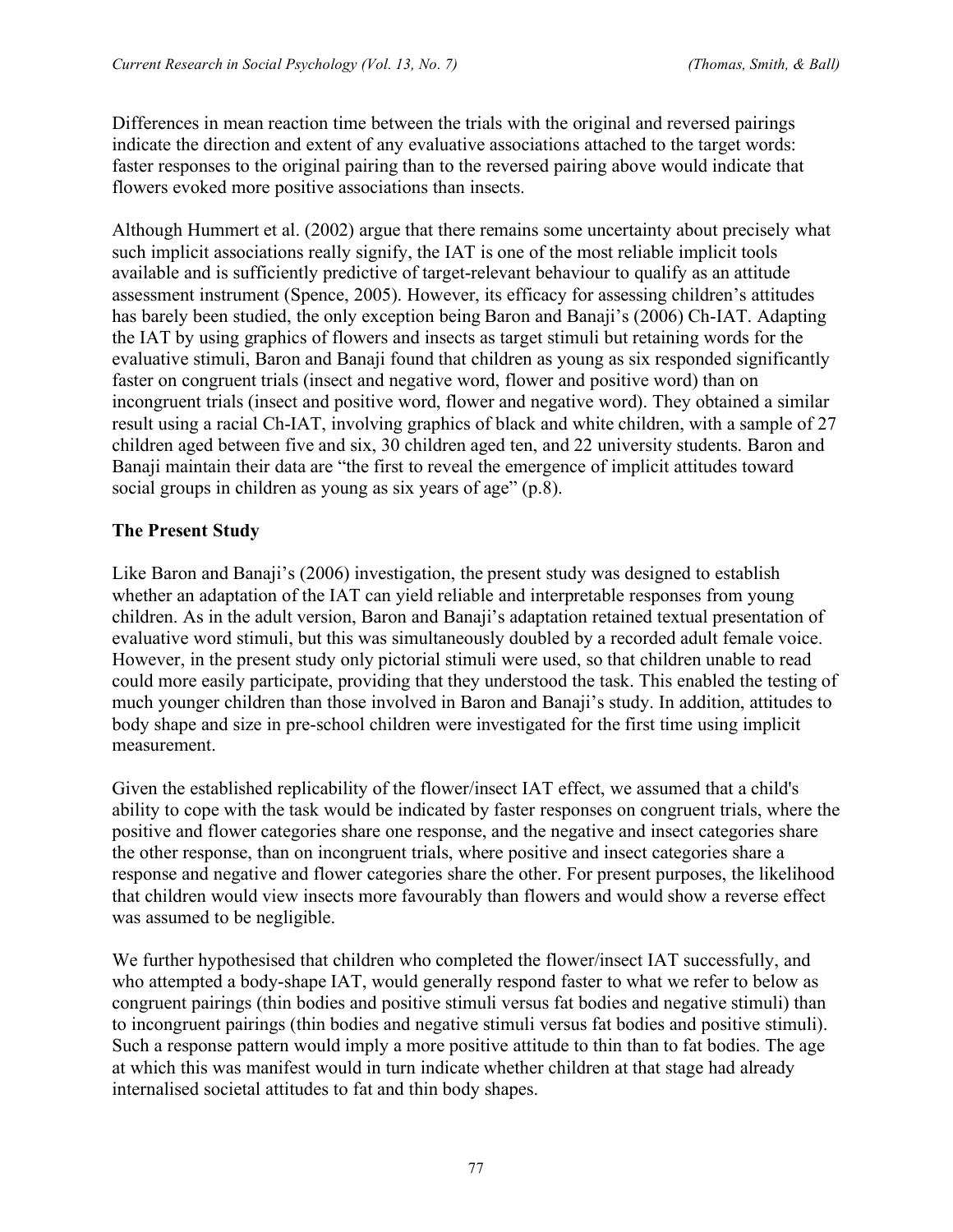# **METHOD**

#### **Design**

Both experiments in the present study employed a 5 (Age: 3, 4, 5, 6, 7) by 2 (Sex: Male, Female) by 2 (Congruency: Congruent, Incongruent) mixed design. The dependent variable was mean response time.

# **Participants**

In Experiment 1, 100 children participated, 10 of each sex at each age level (3-, 4-, 5-, 6- and 7 year-olds). Six of these were excluded from Experiment 2 because of inadequate understanding of the task in Experiment 1. Those excluded were one female and four male three-year-olds, and one male four-year-old, leaving 49 females and 45 males. Recruitment was through advertising at childcare facilities and by personal invitation.

#### **Apparatus and Materials**

The experiments were run on a Pentium laptop computer with a touchscreen, using the Inquisit software package (Millisecond Software, 1996-2007). The task for Experiment 1 was based on Greenwald et al*.* (1998), replacing positive and negative word stimuli by various facial graphics ("smileys") with positive versus negative expressions, and replacing flower and insect words by photo images of several varieties of bright and colourful flowers versus several species of insects (excluding butterflies).

The IAT for Experiment 2 involved the same ten positive and negative smileys used in Experiment 1. However, instead of flower and insect stimuli, graphics of five fat and five thin adults were used. These were photographs of women, which had been "stampised" using photographic editing software, converting them into black and white minimal detail drawings and reducing distraction by non-body-size features like race or clothing colour. Each thin body was matched with a fat one for other prominent characteristics such as clothing style or posture. Although both boys and girls were participating, only female body stimuli were used as the aim was to investigate the internalisation of a cultural ideal for female bodies, and not the participants' own body satisfaction.

# **Procedure**

Children were tested individually either at home or at a participating childcare facility with the child seated within comfortable reach of the laptop computer. Following consent procedures, the experimenter explained that she was investigating children's attitudes using a computer technique previously untried with small children. The first experiment, involving pleasant/unpleasant and flower/insect associations, was then run, familiarising the participant with the computer and the experimental environment, and establishing whether the participant could follow the instructions and complete the IAT.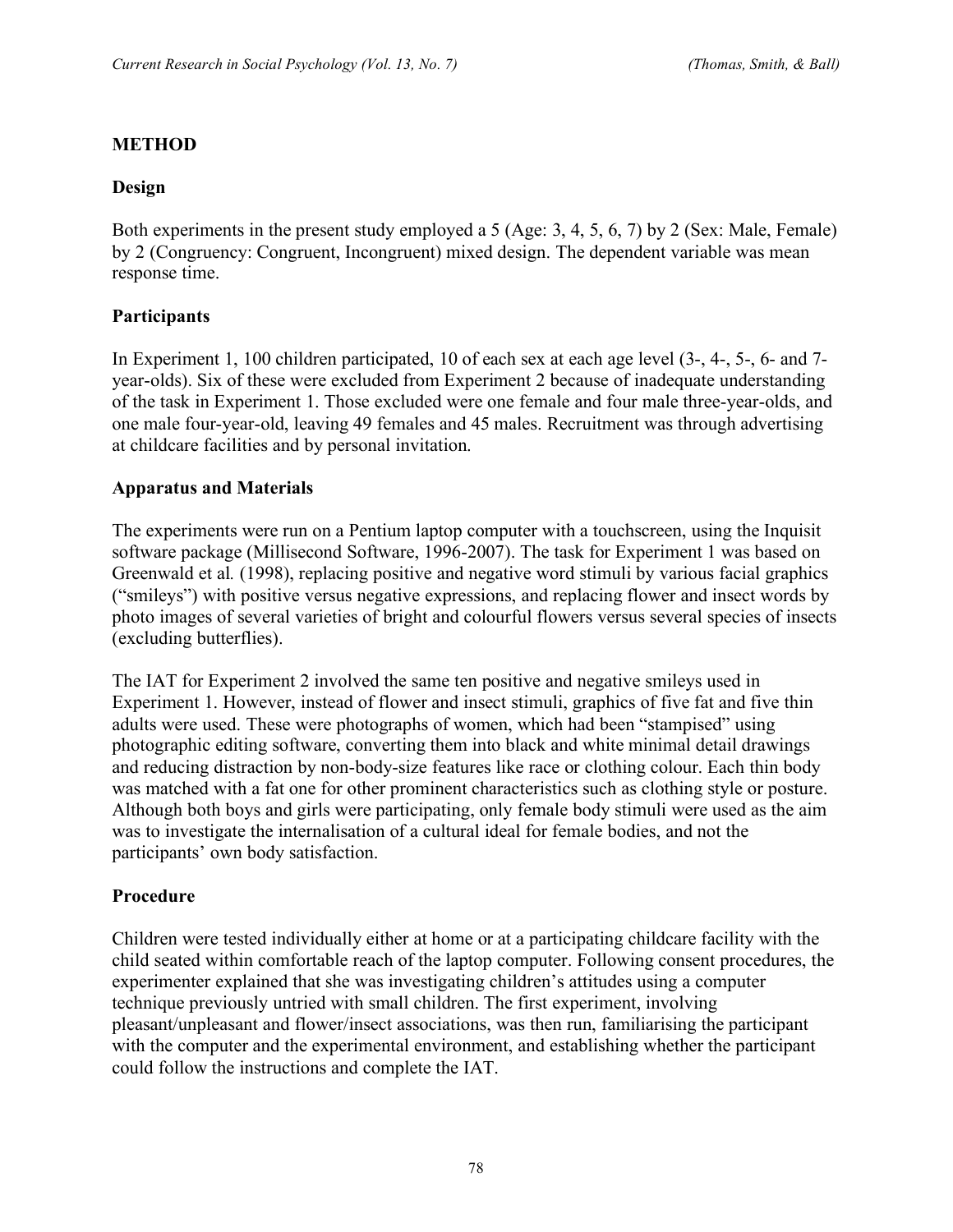For this experiment, participants received verbal instructions in age-appropriate language explaining that they would see many pictures of "good smileys" and "bad smileys". The experimenter clarified the meanings of the facial icons, initiated the IAT program and demonstrated the structure of the task, asking the participant to identify each large facial icon, successively displayed mid-screen, as a "bad smiley" or a "good smiley". For a "good smiley" the child selected a small smiling facial logo in a large blue rectangle on the right of the touchscreen by touching the screen anywhere within that rectangle. If the stimulus was a "bad smiley", the participant selected a small sad facial logo in the rectangle on the left of the screen by touching within that rectangle. Following each response, the large central facial icon was replaced by the next stimulus, while the small facial logos, which served as memory prompts, remained.

There were 20 practise trials for teaching participants the basic task, using facial stimuli as described and with verbal correction from the experimenter as required. The second practise set consisted of 10 trials involving only flower and insect stimuli and response logos, allowing continued familiarisation with the procedure and the graphics. The third set was a combination task, involving four sets of stimuli (flowers, insects, and sad and smiling facial stimuli) instead of assigning pictures to only two categories. The small response logos were displayed in either congruent combinations (sad face and insect logos to the left, smiling face and flower logos to the right) or in incongruent combinations (sad face and flower to the left, smiling face and insect to the right).

There were 30 trials each for the congruent and incongruent sets, presenting the flower, insect, sad and smiling facial stimuli in random order. The congruent and incongruent sets were separated by 10 practise trials involving only flower and insect stimuli, where the sides of the screen on which the response logos were displayed were transposed to re-familiarize the child with the task. Children who understood this task adequately were asked to continue into Experiment 2, with the adapted body attitudes IAT.

In Experiment 2 the stimulus images of fat and thin female adult models replaced the flowers and insects of Experiment 1. Testing again began with 20 trials using the sad and smiling facial stimuli. The congruent combinations involved underweight model and smiling face response logos to the right and overweight model and sad face logos to the left. For both experiments, presentation of the congruent and incongruent sets was counter-balanced for order. Throughout the session, children could take a break between sets if required.

# **Data Analysis**

In accordance with Nosek et al. (2007, p.277), practice trials were excluded, as were individual response latencies above 10,000 or below 300 ms. However, the remaining response times reflected the children's abilities poorly, preliminary results being strongly affected by extreme individual response times. The window for response times was therefore narrowed, excluding those above 7,500 ms. Further, participants who responded with less than 75% accuracy in either experiment were excluded. Three females and four males aged three, and one male aged four were thus excluded from analysis for Experiment 1, and two females and eight males aged three, as well as two males aged four, were excluded from analysis for Experiment 2. Thus, only eight per cent overall failed to achieve 75% accuracy in Experiment 1 and 12 per cent in Experiment 2.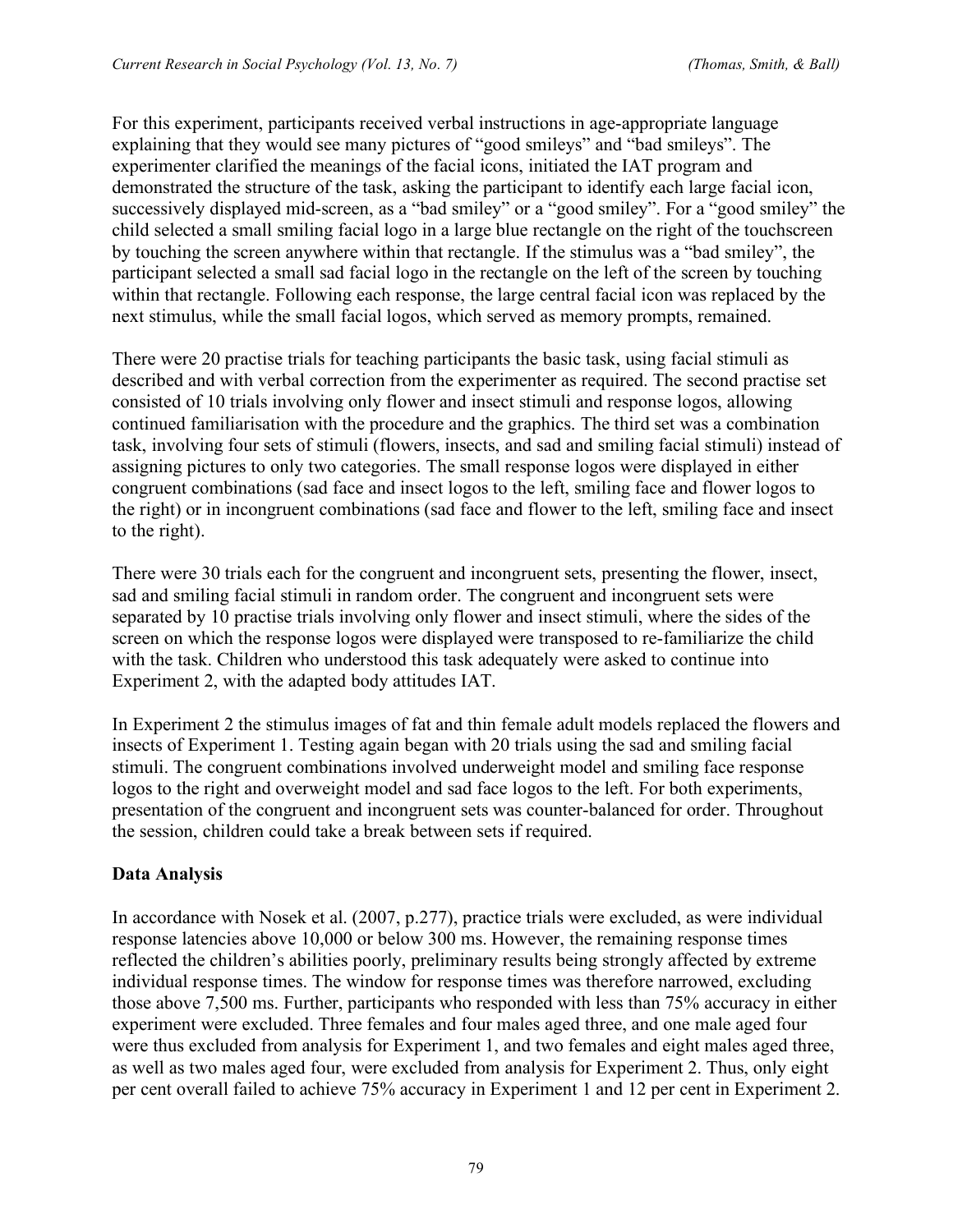For each experiment, every participant's mean latency for correct responses was calculated separately for congruent and incongruent trials. These means formed the raw data for repeatedmeasures ANOVA with Greenhouse-Geisser adjustment and an alpha level of .05 to test whether the children responded significantly faster on the congruent than on the incongruent trials, with congruency as a within-subjects factor and age and sex as between-subjects factors.

## **RESULTS**

#### **Experiment 1: The Flower/Insect IAT**

ANOVA indicated overall that participants responded more quickly to the congruent than to the incongruent trials,  $F(1, 82) = 27.73$ ,  $p < .001$ . Between-subjects tests revealed a significant age main effect, indicating that response times were significantly lower at the higher ages,  $F(4, 82) =$ 35.78, *p* < .001 (Table 1).

#### **Table 1. Mean Response Times and Standard Deviations in milliseconds in relation to Age and Congruency for Experiment 1**

| Age (yrs)               |         |         |         |         |         |
|-------------------------|---------|---------|---------|---------|---------|
| <b>Mean Congruent</b>   | 2733.08 | 2284.49 | 1739.14 | 1516.90 | 1447.61 |
| <b>SD Congruent</b>     | 530.77  | 476.93  | 243.71  | 266.99  | 205.57  |
| <b>Mean Incongruent</b> | 3067.82 | 2392.11 | 1879.41 | 1667.95 | 1559.46 |
| <b>SD</b> Incongruent   | 664.40  | 488.93  | 360.61  | 337.56  | 216.51  |
| N of Participants       |         | 19      | 20      | 20      | 20      |

A Ryan-Einot-Gabriel-Welsch Range (REGWR) post hoc test revealed a significantly longer mean response time for three-year-olds than for all other age groups; the four-year-olds' responses were significantly faster than the three-year-olds, but significantly slower than those of the other age groups. The five-, six-, and seven-year-olds' response times did not differ significantly. There was no significant main effect for sex and no significant congruency by age interaction, indicating constancy across the age range in the difference between reaction times for congruent and incongruent trials.

Regarding the question of whether children aged between three and seven years are capable of completing the adapted IAT, 92 of the 100 participants responded at 75% accuracy or better, with all but a few of the youngest mastering the task. Furthermore, an IAT effect was obtained, in that children at all ages responded significantly faster on average to congruent than to incongruent pairings.

#### **Experiment 2: The Thin/Fat IAT**

ANOVA was conducted on the mean response times of the 88 participants who achieved 75% accuracy. Results indicated faster responses to congruent than to incongruent pairings,  $F(1, 78) =$ 21.78, *p* < .001. Tests of between-subjects effects revealed a significant main effect for age, indicating faster responses in higher age ranges,  $F(4, 78) = 25.40, p < .001$  (Table 2).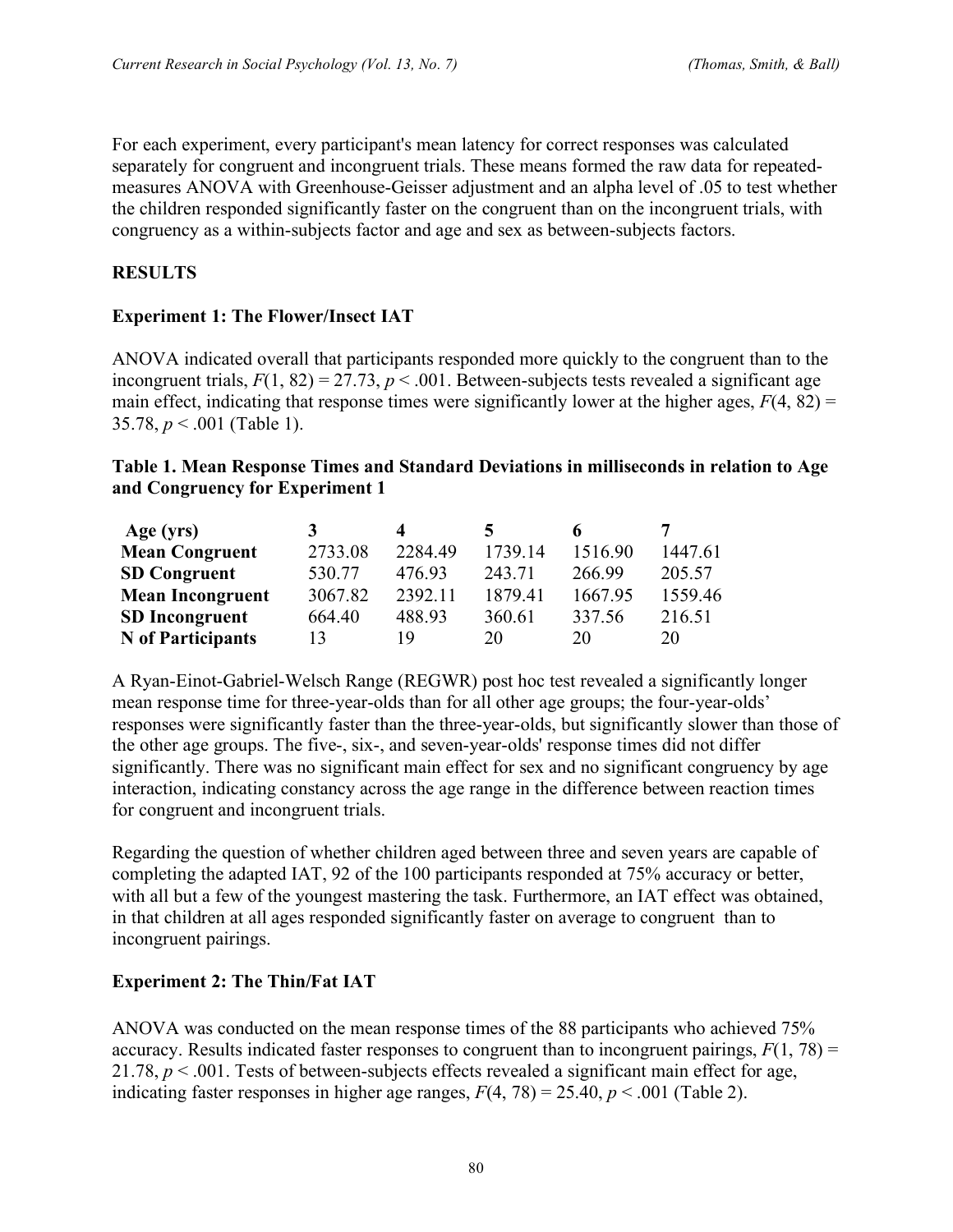| Age (yrs)                |         | $\boldsymbol{A}$ |         |         |         |
|--------------------------|---------|------------------|---------|---------|---------|
| <b>Mean Congruent</b>    | 2806.08 | 2324.12          | 1884.35 | 1689.90 | 1542.57 |
| <b>SD Congruent</b>      | 399.19  | 413.51           | 249.02  | 329.26  | 382.05  |
| <b>Mean Incongruent</b>  | 3178.00 | 2490.24          | 1987.15 | 1821.18 | 1628.49 |
| <b>SD</b> Incongruent    | 516.71  | 585.44           | 374.98  | 462.30  | 302.56  |
| <b>N</b> of Participants | 10      | 18               | 20      | 20      | 20      |

#### **Table 2. Mean Response Times and Standard Deviations in milliseconds in relation to Age and Congruency for Experiment 2**

A REGWR post hoc test revealed that the response time for three-year-olds was significantly longer than for all other age groups; the four-year-olds' response times were significantly shorter than for the three-year-olds' but significantly longer than all other age groups. The response time for those aged five was significantly shorter than for those aged three or four, significantly longer than for those aged seven but not significantly different from the response time of the six-yearolds. The mean response time for the seven-year-olds was significantly shorter than for all other ages except age six. As in Experiment 1, the main effect for sex and the congruency by age interaction were non-significant, indicating no variation across the age range in the difference between response times for congruent and incongruent trials.

Once again, children from the age of three were able to carry out the IAT, in that 88 of the 100 participants achieved accuracy of 75% or above. Four children who did not achieve 75% accuracy for Experiment 2 had done so for Experiment 1, suggesting that, although capable of the task itself, they did not categorise thin and fat bodies accurately, which could reflect lack of awareness in regard to body size. The participants included in the analysis displayed a significant IAT effect, with mean response times for congruent pairings (thin and good; fat and bad) significantly shorter than those for incongruent pairings (thin and bad; fat and good). Again, the mean response times were significantly shorter for the older children, but, as in the first experiment, the non-significant congruency by age interaction indicates that the mean difference between response times for congruent and incongruent trials remained consistent across the age range.

#### **DISCUSSION**

Collectively, our data indicate that implicitly measurable attitudes to both non-social and social stimulus categories emerge in early childhood. By age three, children display detectable implicit attitudes to different human body shapes, which appear similar to those of older children. The present findings are consistent with those of Baron and Banaji (2006) who obtained faster responses from children on congruent than on incongruent trials for both flower/insect and racial IATs, and reported stability in these implicit attitudes between six and ten years of age and adulthood. Baron and Banaji also investigated explicit attitudes at the same ages, reporting that explicit racist attitudes decreased with age. This highlights the value of applying implicit measures in areas of social sensitivity, such as racial prejudice or prejudice against obese individuals.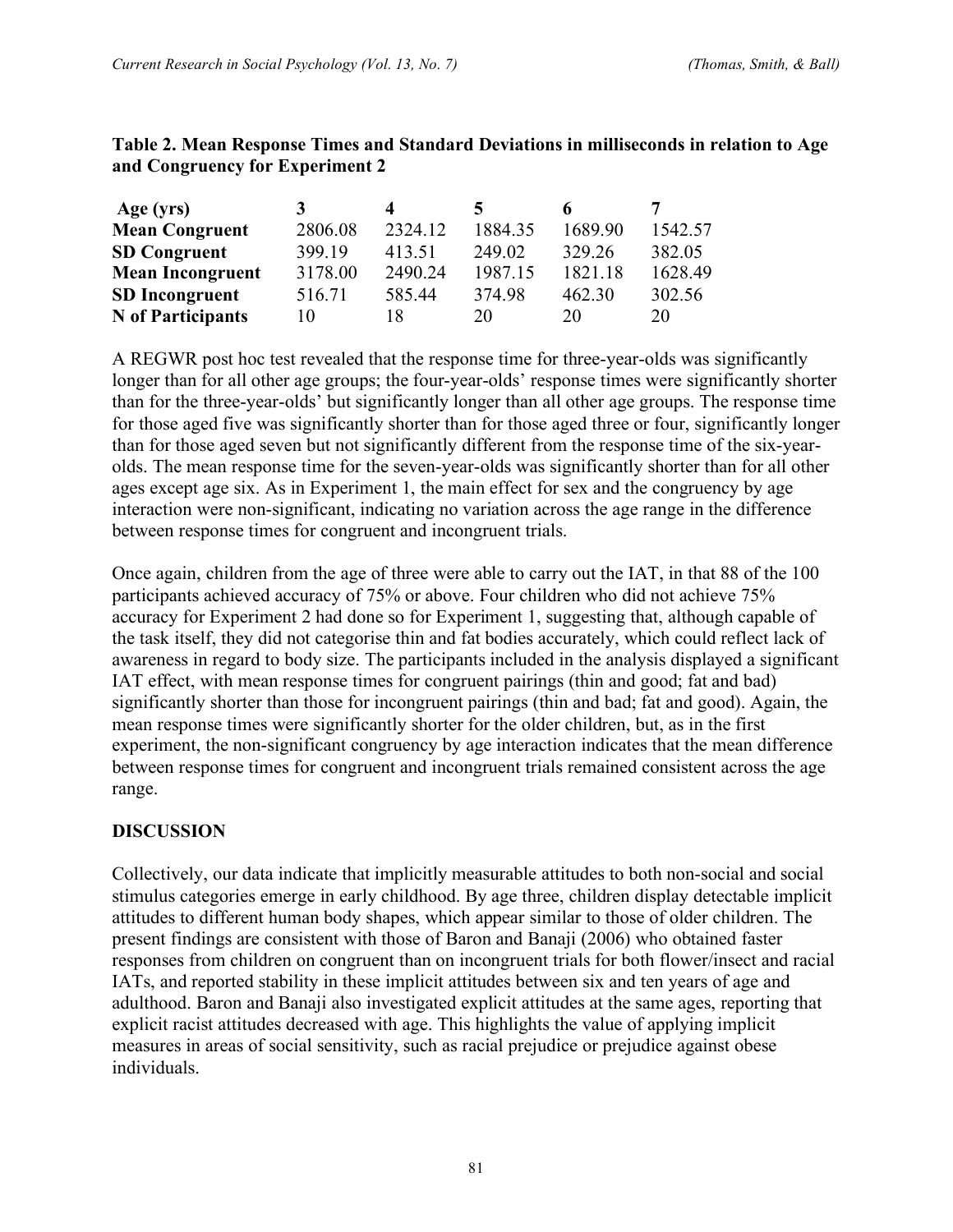Baron and Banaji (2006) found that all children in their study responded faster to congruent combinations on the flower/insect task. However, there were no significant sex differences in IAT effect, a finding replicated in this study. Baron and Banaji provided no flower/insect IAT means with which to compare the present data, but did present IAT effect values for the racial IAT, which averaged approximately 0.23. Similar values were obtained in our flower/insect IAT experiment, confirming the effectiveness of the IAT adaptation developed here.

Further support for the present adaptation can be inferred from its sheer practicability. Baron and Banaji (2006) found two of their 27 six-year-olds unable to complete the racial IAT, whereas we found that a majority of three and four year-olds, and all five to seven year-olds completed the tasks with 75% accuracy. Thus, the present adaptation of the IAT appears, if anything, more viable for very young children.

Our results from the thin/fat IAT extend previous research, such as Cramer and Steinwert's (1998) demonstration of body size stigmatisation in preschoolers as young as three, using explicit attitude measurement. In our study, children aged three correctly categorised not only body stimuli but facial icon stimuli in the same task, with at least 75% accuracy, notwithstanding the complexity of categorising two sets of intermingled stimuli on different dimensions

Cramer and Steinwert (1998) reported that the "fat is bad" stereotype was shared by both sexes, as we also found using implicit measurement. The absence of variation over sex and age found in our implicit attitude measure suggests that this implicitly measurable attitude is evident in children as young as three and remains relatively stable. Future research needs to examine these factors to gain insight into the processes of original attitude internalisation and later overt expression.

This study and that of and Baron and Banaji (2006) have both demonstrated the viability of adapted IATs with children, but we have shown that this viability extends downwards at least to age three. Further, the work of Cramer and Steinwert (1998) has been complemented with evidence from an implicit measure that such young children attach unfavourable associations to female obesity.

Although there remain methodological issues which should be considered before generalising these results, such as the reduced number of IAT task phases used to facilitate participation for very young participants, this study yielded a consistently detectable IAT effect in most threeyear-olds. The reliability and validity of this IAT adaptation needs examination with a larger sample, including older children and adults, to provide commensurable data across a wide age range and to facilitate comparison with other research such as Baron and Banaji's (2006) study. This would allow a fuller understanding of the present results and the developmental tolerability of the task.

# **Implications and Future Research**

The data indicate that our adaptation of the IAT technique can be administered to children at least as young as three years. Notwithstanding the need to examine the reliability and validity of the present adaptation, as well as optimising stimuli and task duration, this technique has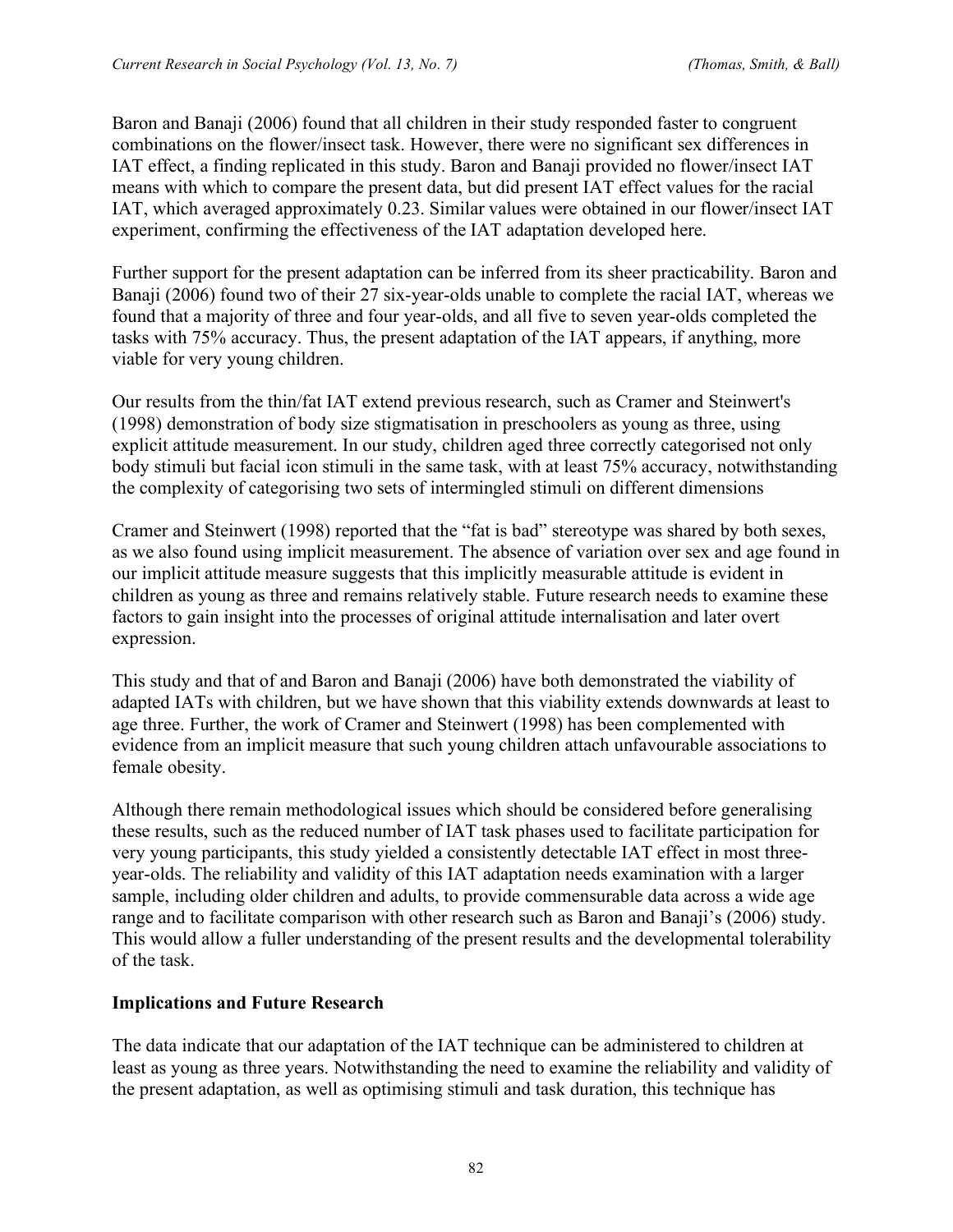potential for assessing children's attitudes to a variety of concepts. The IAT can be used whenever categories can be meaningfully dichotomised, such as weight, race or sex, and could be applied, for instance, to gender stigmatisation in preschool children, a neglected topic owing to problems associated with methods requiring children to rate or nominate friends (Asher, Singleton, Tinsley, & Hymel, 1979; Bullock, Ironsmith, & Poteat, 1988).

Further investigation of children's attitudes to body shape is indicated by the present findings, which imply that children are internalising western society's "thin ideal" at a very young age. Existing evidence that overweight children who accept this ideal are more likely to experience body dissatisfaction and low self-esteem (Musher-Eizenman, et al., 2004) points to the value of applying implicit methodology to this, given that body dissatisfaction is associated with depression and eating disorders (McVey, Tweed, & Blackmore, 2004).

Dohnt and Tiggemann (2005) have suggested that in children the "thinness schemata" that underlie eating problems are less consolidated, and therefore more susceptible to intervention than in adolescents or adults. Many current preventive interventions targeting adolescents may therefore come too late. A practical implication of the present study is the need for programs to educate preschoolers about accepting diversity of body shape. However, given current campaigns to reduce childhood obesity in English-speaking countries, it may be an uphill battle to promote in children empathy for their overweight peers.

As a tool that avoids problems such as acquiescence, and in a bright, colourful and enjoyable format like that of the current study, the present non-verbal IAT could be a practical addition to the existing measures used to study children's attitudes. The task could also easily be adapted to use photographs of the participating child and other children, linking "self" versus "other" with positive and negative facial icons to assess implicit self-worth. Additionally, self and other could be combined with fat and thin bodies to examine how children view their own bodies. This information, combined with implicit measurement of children's attitudes towards differing body shapes in general, could offer insight into attitudes that they are unwilling to express explicitly. It could also offer the prospect of a less distressing research experience for overweight children than explicit methodology.

Combined when possible with information gathered through explicit measures such as scales of self-worth and body dissatisfaction, as well as other demographic and family data, the non-verbal IAT may provide means to identify children at risk of developing body dissatisfaction. Targeted programs to encourage self-worth and self-acceptance could follow, aimed at protecting children from depression and eating disorders caused by the effort to attain an impossible ideal.

In conclusion, the present research is the first to successfully investigate implicit attitudes to body shapes in children as young as three years of age. Our data show that most children at that age are capable of completing the adapted IAT and that very young preschoolers already look upon thin as good and fat as bad. This suggests that it is important to move from a pathology model, focused on treating those who have already developed problems such as eating disorders, to a preventive model aimed from preschool onwards at inculcating in children acceptance of different body shapes, while still encouraging a healthy lifestyle. The adapted IAT can contribute to this field of research and more generally to the study of attitudinal development in the very young.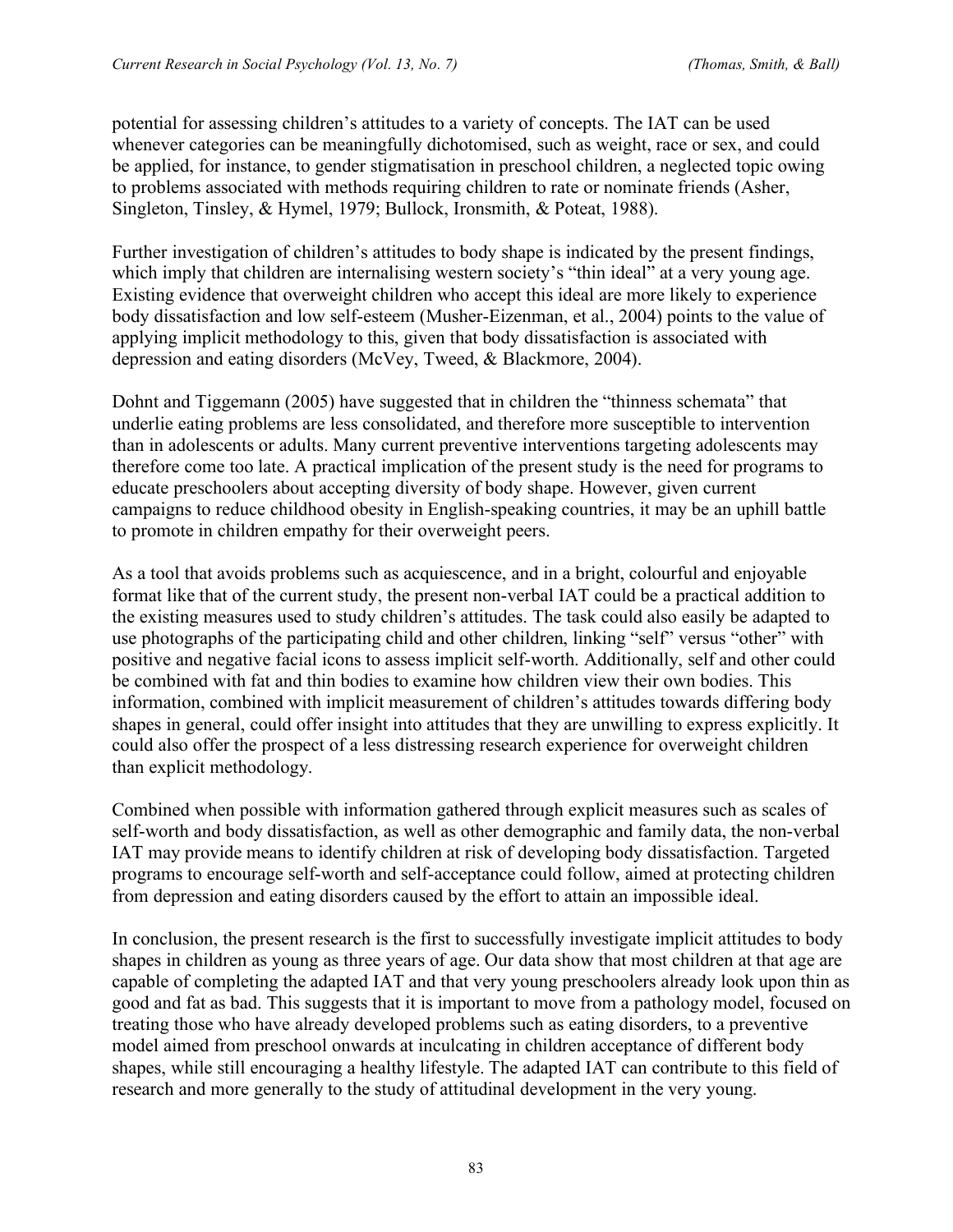#### **REFERENCES**

Asher, S. R., Singleton, L. C., Tinsley, B. R., & Hymel, S. (1979). A reliable sociometric measure for preschool children. *Developmental Psychology, 15,* 443-444.

Baron, A. S., & Banaji, M. R. (2006). The development of implicit attitudes: Evidence of race evaluations from ages 6, 10, and adulthood. *Psychological Science,* 17, 53-58.

Bullock, M. J., Ironsmith, M., & Poteat, G. M. (1988). Sociometric techniques with young children: A review of psychometrics and classification schemes. *School Psychology Review, 17*, 289-303.

Clark, K.B., & Clark, M.P. (1947). Racial identification and preference in negro children. In T.M. Newcomb & E.L. Hartley (Eds.). *Readings in Social Psychology* (pp. 169-178). New York: Holt.

Cramer, P., & Steinwert, T. (1998). Thin is good, fat is bad: How early does it begin? *Journal of Applied Developmental Psychology, 19*, 429-451.

De Houwer, J. (2005). What are implicit measures and indirect measures of attitude? A comment on Spence (2005). *Social Psychological Review, 7*, 18-20.

Dohnt, H. K., & Tiggemann, M. (2005). Peer influences on body dissatisfaction and dieting awareness in young girls. *British Journal of Developmental Psychology, 23*, 103-116.

Greenwald, A. G., McGhee, D. E., & Schwartz, J. L. K. (1998). Measuring individual differences in implicit cognition: The Implicit Association Test. *Journal of Personality and Social Psychology, 74*, 1464-1480.

Hummert, M. L., Garstka, T. A., O'Brien, L. T., Greenwald, A. G., & Mellott, D. S. (2002). Using the Implicit Association Test to measure age differences in implicit social cognitions. *Psychology and Aging, 17*, 482-495.

McVey, G., Tweed, S., & Blackmore, E. (2004). Dieting among preadolescent and young adolescent females. *Canadian Medical Association Journal, 170*, 1559-1562.

Millisecond Software. (1996-2007). Inquisit. Seattle, WA.

Musher-Eizenman, D. R., Holub, S. C., Miller, A. B., Goldstein, S. E., & Edwards-Leeper, L. (2004). Body size stigmatisation in preschool children: The role of control attributions. *Journal of Paediatric Psychology, 29*, 613-620.

Nosek, B. A., Greenwald, A. G., & Banaji, M. R. (2007). The Implicit Association Test at age 7: A methodological and conceptual review (pp. 265-292). In J. A. Bargh (Ed.), *Social psychology and the unconscious: The automaticity of higher mental processes*. New York: Psychology Press.